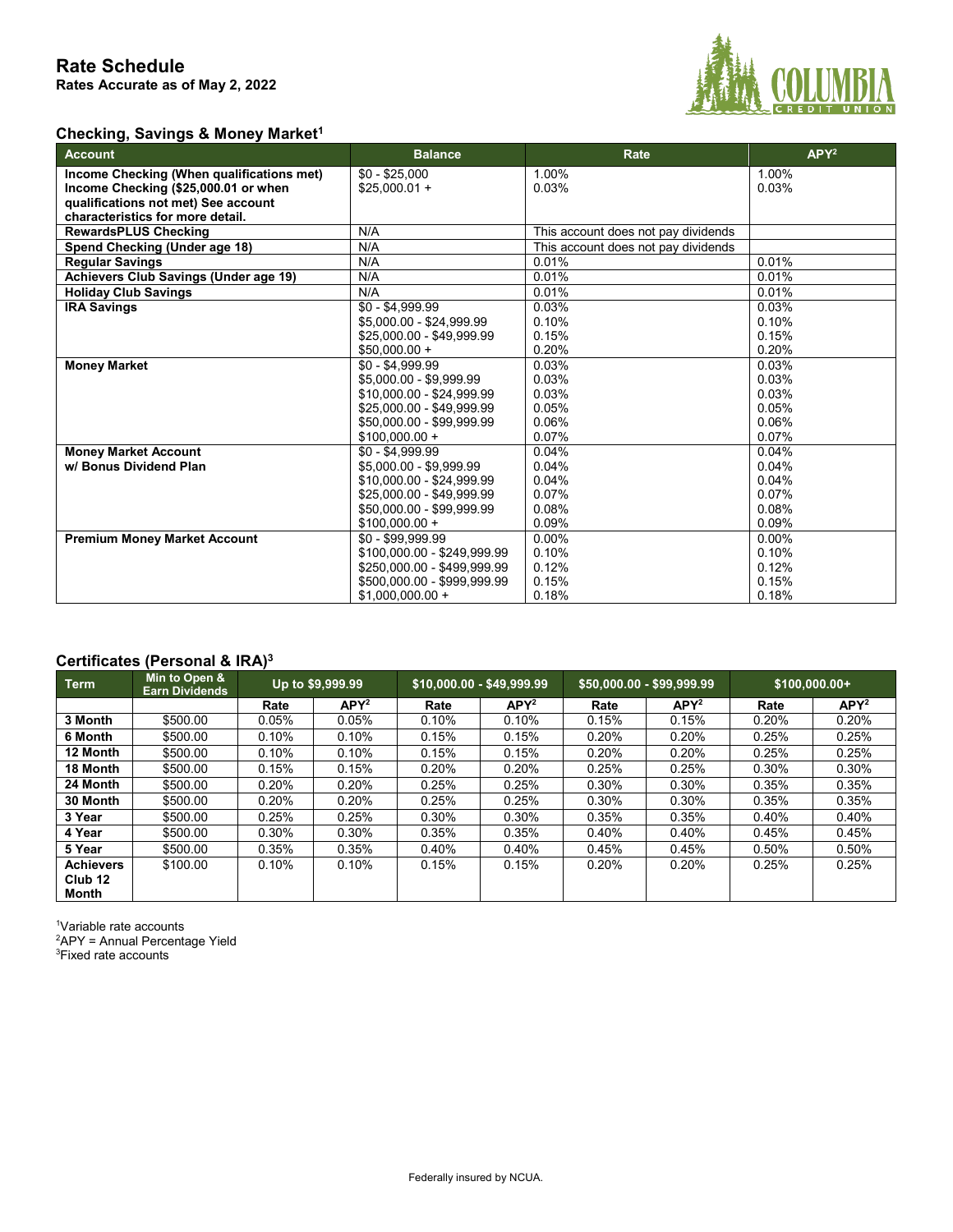## **Account Characteristics**

- Minimum to open: \$1
- No monthly fee
- No minimum balance
- Unlimited withdrawals
- Free mobile banking, online banking, bill pay, budgeting tools, debit rewards and e- **Statements**
- No Columbia ATM fee

• Minimum to open: \$1,500

• No monthly fee with \$1500 minimum balance; otherwise \$8 per month

• See Bonus Dividend Plan on Rate Schedule and Important Account Information

- Up to \$25 in nationwide ATM fees charged by the ATM owner refunded per month
- Monthly Qualification Period requirements to earn 1.00% APY and ATM fee refunds:
	-
- 1. Enroll in e-Statements<br>2. Have a direct denosit of 2. Have a direct deposit of at least \$500 into Income Checking 3. Make 15 purchases using any combination of Income Checking debit card(s) and Columbia CU credit card To earn rewards, you must meet each of the following requirements: 1) Be enrolled to get e-Statements by 11:59 p.m. PT two days before month end; 2) Have a direct deposit of at least \$500 by 6:00 p.m. on the last day of the month; 3) Make at least 15 purchases using a combination of your Income Checking debit card by 6:00 p.m. PT two days before month end and your Columbia CU credit card by 11:59 p.m. PT two days before month end. For example: In a month with 30 days, e-Statements by the 28th, direct deposit by month end, debit purchases by the 28th, and credit card purchases by the 28th. Please note, debit and credit card transactions may not post on the same day as the purchase. ATM transactions do not count toward the purchase requirement. For credit card purchases to apply, the member with the Tax Reported Owner Role must be the same on the Income Checking account and on the Columbia Credit Union Visa credit card. One Income Checking per member with Tax Reported Owner role. • 25% discount on safe deposit box rental Custom Checks free **Spend Checking** • Owner must be minor with parent/guardian joint owner • Minimum to Open: \$1 • No monthly fee • No minimum balance • Unlimited withdrawals • No check writing • No overdraft privileges • Automatically converts to Income Checking at 18 • Free mobile banking, online banking, budgeting tools, debit rewards and e-statements **Regular Savings Achievers Club Savings (Under Age 19) Holiday Savings Club** • Minimum to open: \$5 • Two free withdrawals; \$0.50 thereafter • Monthly Maintenance Fee • No monthly fee if - Under age 19 OR - Additional deposit or loan under same tax ID OR - Minimum balance of \$300; otherwise \$3 • Minimum to open: \$5 • Six free withdrawals; \$0.50 thereafter • No monthly fee • No Columbia ATM fee on withdrawals from anywhere • Automatically converts to Regular Savings account on 19th birthday • Minimum to open: \$1 • Withdrawals can be made with our branch or call center staff • No monthly fee • Annually, balance automatically transferred to designated savings or checking on Nov. 1 **Money Market Account Premium Money Market Account Achievers Club Certificates** (Under Age **Achievers Achievers** Club Certificates (Under Age **19)**
- Minimum to open: \$1
	- No monthly fee
	- No minimum balance
	- Unlimited withdrawals
	- Free mobile banking, online banking, bill pay, budgeting tools, debit rewards and e- **Statements**
	- No Columbia ATM fee
	- One free folio of Columbia Custom Checks per year
	- Free money orders

### **Income Checking <b>RewardsPLUS** Checking **Free For All Checking**

Grandfathered – Not available for new accounts as of October 1, 2019

- Minimum to open: \$1
- No monthly fee
- No minimum balance
- Unlimited withdrawals
- Free mobile banking, online banking, bill pay, budgeting tools, debit rewards and e- **Statements**
- Under age 19, get first folio of Columbia

• Permits additional deposits of \$50 or more at

• Upon reaching the age of 19, renewal will no longer be at Achievers Club terms.

anytime.

The Rate Schedule and Fee Schedule set forth current conditions, rates, fees and charges applicable to your accounts at Columbia Credit Union at this time. The Credit Union may offer other rates and fees or amend the rates and fees contained in these schedules from time to time. Each account holder agrees to the terms set forth on the Rate Schedule and Fee Schedule and acknowledges that they are part of the Membership and Account Agreement.

• Minimum to open: \$100,000<br>• No monthly fee

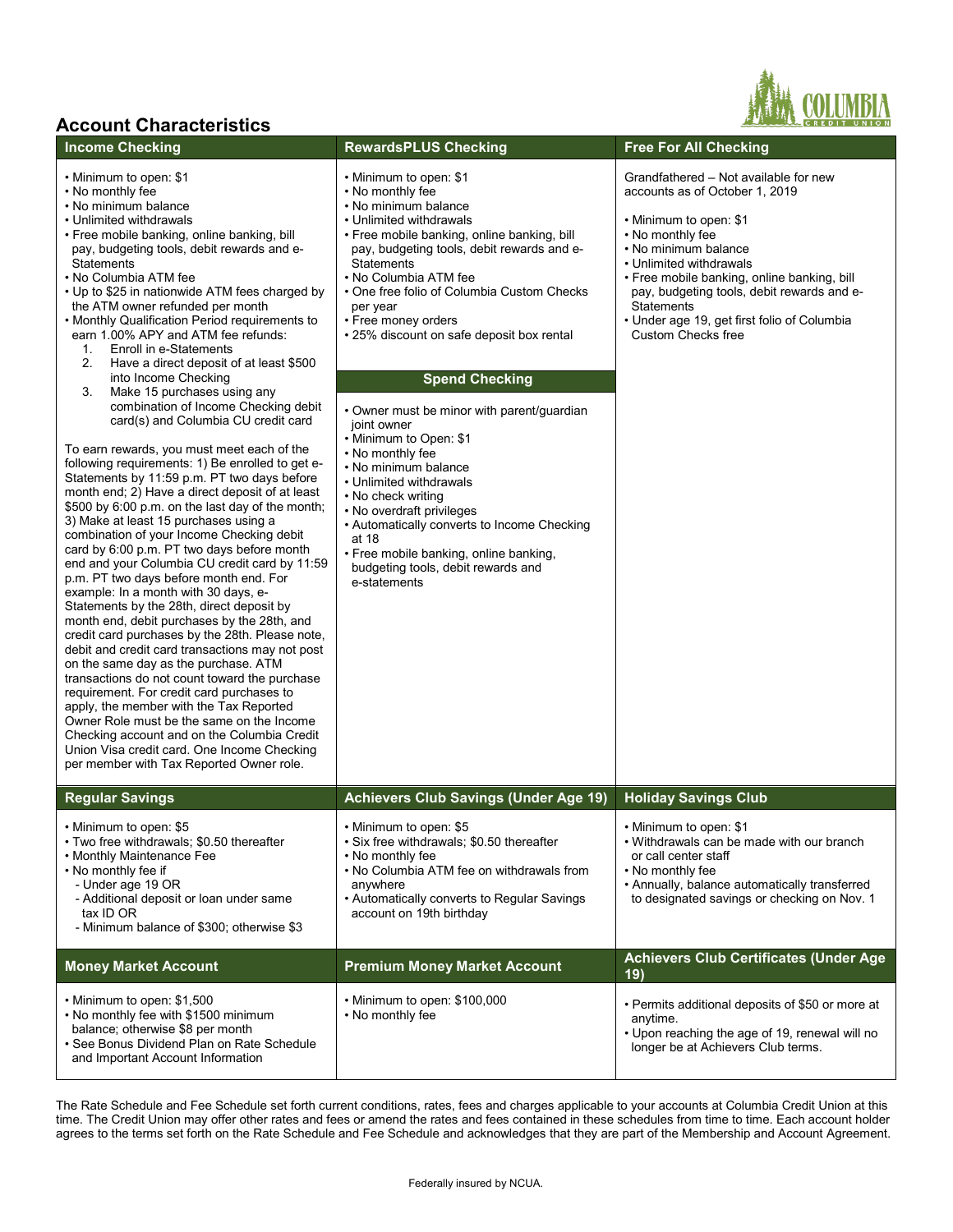# **Personal Fee Schedule**

**Effective as of 10/01/2019**



| <b>Description</b>                                              |                                             | <b>Additional Information</b>                                                                                                                                                                                                                                                                                                                                                                                                                                                                                                                                                                                                                                                                                                    |
|-----------------------------------------------------------------|---------------------------------------------|----------------------------------------------------------------------------------------------------------------------------------------------------------------------------------------------------------------------------------------------------------------------------------------------------------------------------------------------------------------------------------------------------------------------------------------------------------------------------------------------------------------------------------------------------------------------------------------------------------------------------------------------------------------------------------------------------------------------------------|
|                                                                 | <b>Savings Accounts</b>                     |                                                                                                                                                                                                                                                                                                                                                                                                                                                                                                                                                                                                                                                                                                                                  |
| Monthly Maintenance                                             | \$0 to \$3                                  | Varies according to savings product. Please see account<br>characteristics for more details.                                                                                                                                                                                                                                                                                                                                                                                                                                                                                                                                                                                                                                     |
| Excess Number of Withdrawals (per item)                         | \$0 to \$0.50                               | Varies according to savings product. See account characteristics<br>for more details.                                                                                                                                                                                                                                                                                                                                                                                                                                                                                                                                                                                                                                            |
| <b>Check Cashing</b>                                            | 1%                                          | Free for Checks<br>a) Under \$100 or<br>b) When savings is more than \$50 or                                                                                                                                                                                                                                                                                                                                                                                                                                                                                                                                                                                                                                                     |
|                                                                 |                                             | c) When member has other CCU accounts                                                                                                                                                                                                                                                                                                                                                                                                                                                                                                                                                                                                                                                                                            |
|                                                                 | <b>Checking Accounts</b>                    |                                                                                                                                                                                                                                                                                                                                                                                                                                                                                                                                                                                                                                                                                                                                  |
| Non-Sufficient Funds (NSF) Return (per item, per                | \$30                                        | NSF can be created by check, in-person withdrawal, ACH or other                                                                                                                                                                                                                                                                                                                                                                                                                                                                                                                                                                                                                                                                  |
| presentment)                                                    |                                             | electronic means.                                                                                                                                                                                                                                                                                                                                                                                                                                                                                                                                                                                                                                                                                                                |
| Overdraft (per item)                                            | \$30                                        | Overdraft can be created by check, in-person withdrawal, ACH or<br>other electronic means, and (after opting-in to discretionary<br>courtesy pay) your one-time debit card transactions.                                                                                                                                                                                                                                                                                                                                                                                                                                                                                                                                         |
| Overdraft Protection Transfer (per item)                        | $\overline{$}$                              |                                                                                                                                                                                                                                                                                                                                                                                                                                                                                                                                                                                                                                                                                                                                  |
| Overdraft Protection Transfer from LOC (per item)               | $$5 + interest$                             | See loan agreement for additional details.                                                                                                                                                                                                                                                                                                                                                                                                                                                                                                                                                                                                                                                                                       |
| Stop Payment (per series)                                       | \$27                                        |                                                                                                                                                                                                                                                                                                                                                                                                                                                                                                                                                                                                                                                                                                                                  |
| <b>Monthly Maintenance</b>                                      | \$0 to \$8                                  | Varies according to checking product. See account<br>characteristics for more details.                                                                                                                                                                                                                                                                                                                                                                                                                                                                                                                                                                                                                                           |
| Deposited Item Return Fee                                       | \$10                                        |                                                                                                                                                                                                                                                                                                                                                                                                                                                                                                                                                                                                                                                                                                                                  |
|                                                                 | <b>Wires</b>                                |                                                                                                                                                                                                                                                                                                                                                                                                                                                                                                                                                                                                                                                                                                                                  |
| <b>Outgoing Domestic</b>                                        | \$18                                        |                                                                                                                                                                                                                                                                                                                                                                                                                                                                                                                                                                                                                                                                                                                                  |
| Outgoing International                                          | \$40                                        |                                                                                                                                                                                                                                                                                                                                                                                                                                                                                                                                                                                                                                                                                                                                  |
| Incoming Domestic & International                               | \$10                                        |                                                                                                                                                                                                                                                                                                                                                                                                                                                                                                                                                                                                                                                                                                                                  |
|                                                                 | <b>Other Services</b>                       |                                                                                                                                                                                                                                                                                                                                                                                                                                                                                                                                                                                                                                                                                                                                  |
| Lifetime Membership                                             | \$5                                         |                                                                                                                                                                                                                                                                                                                                                                                                                                                                                                                                                                                                                                                                                                                                  |
| Money Order (each)                                              | 1 free per day per<br>member, then \$3 each |                                                                                                                                                                                                                                                                                                                                                                                                                                                                                                                                                                                                                                                                                                                                  |
| Cashier's Check (each)                                          | 1 free per day per<br>member, then \$5 each |                                                                                                                                                                                                                                                                                                                                                                                                                                                                                                                                                                                                                                                                                                                                  |
| <b>Returned Mail Processing</b>                                 | \$5                                         |                                                                                                                                                                                                                                                                                                                                                                                                                                                                                                                                                                                                                                                                                                                                  |
| Collection item<br>Domestic<br>International                    | \$20<br>\$40                                |                                                                                                                                                                                                                                                                                                                                                                                                                                                                                                                                                                                                                                                                                                                                  |
| Inactive Account<br><b>Abandoned Unclaimed Property</b>         | \$5<br>\$50                                 | An individual member is exempt from all monthly Inactive Account<br>fees if they are the tax reported owner for any of these<br>relationships as of each month-end:<br>• Has an open certificate<br>• Has an open IRA Savings account<br>• Is using investments and insurance services<br>• Has an open loan with a balance<br>• Has made any type of deposit or withdrawal on any of their<br>deposit accounts in the past 365 days.<br>If an exemption does not apply, the inactive savings, checking,<br>and money market accounts will be subject to the Inactive Account<br>fee. Inactive is defined as not having a deposit or withdrawal for<br>365 days.<br>Assessed on inactive accounts considered abandoned when (for |
|                                                                 |                                             | 36 consecutive months prior to the fee assessment) no member-<br>initiated deposits, withdrawals, or transfers occur; no deposit or<br>loan accounts are opened; the member has not otherwise<br>contacted the Credit Union (verbally or in writing) requesting that<br>the account remain.                                                                                                                                                                                                                                                                                                                                                                                                                                      |
| Copies (Checks, statements, etc.) each                          | \$2.50                                      |                                                                                                                                                                                                                                                                                                                                                                                                                                                                                                                                                                                                                                                                                                                                  |
| Research & Reconciliation (per hour)                            | \$25                                        |                                                                                                                                                                                                                                                                                                                                                                                                                                                                                                                                                                                                                                                                                                                                  |
| ATM withdrawals on non-Columbia CU or<br>non-Co-Op network ATMs | \$1                                         |                                                                                                                                                                                                                                                                                                                                                                                                                                                                                                                                                                                                                                                                                                                                  |
| 3rd Party Payoff Request                                        | \$25                                        |                                                                                                                                                                                                                                                                                                                                                                                                                                                                                                                                                                                                                                                                                                                                  |
| Skip Loan Payment                                               | \$30                                        |                                                                                                                                                                                                                                                                                                                                                                                                                                                                                                                                                                                                                                                                                                                                  |
| Levy/Garnishment Processing                                     | \$40                                        |                                                                                                                                                                                                                                                                                                                                                                                                                                                                                                                                                                                                                                                                                                                                  |
| <b>External Transfer</b>                                        | \$3                                         | Next-day delivery for amounts \$10-\$300                                                                                                                                                                                                                                                                                                                                                                                                                                                                                                                                                                                                                                                                                         |
|                                                                 | 1%                                          | Next-day delivery for amounts \$300.01-\$2,000                                                                                                                                                                                                                                                                                                                                                                                                                                                                                                                                                                                                                                                                                   |
| <b>Request Money</b>                                            | \$0.50                                      |                                                                                                                                                                                                                                                                                                                                                                                                                                                                                                                                                                                                                                                                                                                                  |
| Pay People                                                      | \$3                                         | Next-day delivery for amounts \$10-\$300                                                                                                                                                                                                                                                                                                                                                                                                                                                                                                                                                                                                                                                                                         |
|                                                                 | 1%                                          | Next-day delivery for amounts \$300.01-\$2,000                                                                                                                                                                                                                                                                                                                                                                                                                                                                                                                                                                                                                                                                                   |